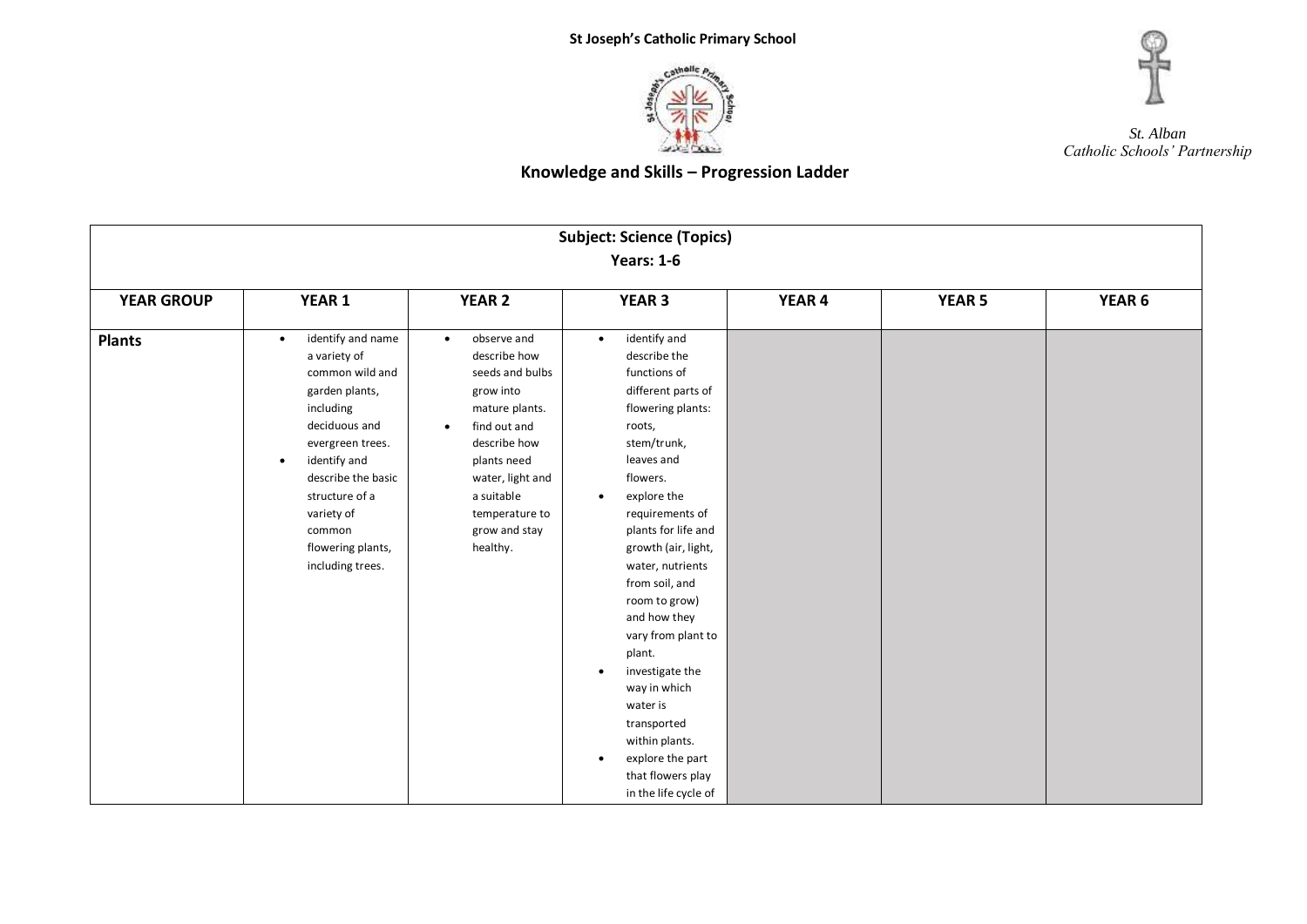



|                          |                                |                           | flowering plants,          |                           |                           |                           |
|--------------------------|--------------------------------|---------------------------|----------------------------|---------------------------|---------------------------|---------------------------|
|                          |                                |                           | including                  |                           |                           |                           |
|                          |                                |                           | pollination, seed          |                           |                           |                           |
|                          |                                |                           | formation and              |                           |                           |                           |
|                          |                                |                           | seed dispersal.            |                           |                           |                           |
| <b>Animals Including</b> | identify and name<br>$\bullet$ | notice that<br>$\bullet$  | identify that<br>$\bullet$ | describe the<br>$\bullet$ | describe the<br>$\bullet$ | identify and<br>$\bullet$ |
|                          | a variety of                   | animals,                  | animals, including         | simple                    | changes as                | name the main             |
| <b>Humans</b>            | common animals                 | including                 | humans, need the           | functions of the          | humans develop            | parts of the              |
|                          | including fish,                | humans, have              | right types and            | basic parts of            | to old age.               | human                     |
|                          | amphibians,                    | offspring which           | amount of                  | the digestive             |                           | circulatory               |
|                          | reptiles, birds and            | grow into                 | nutrition, and             | system in                 |                           | system, and               |
|                          | mammals.                       | adults find out           | that they cannot           | humans.                   |                           | describe the              |
|                          | identify and name<br>$\bullet$ | about.                    | make their own             | identify the<br>$\bullet$ |                           | functions of the          |
|                          | a variety of                   | describe the<br>٠         | food; they get             | different types           |                           | heart, blood              |
|                          | common animals                 | basic needs of            | nutrition from             | of teeth in               |                           | vessels and               |
|                          | that are                       | animals,                  | what they eat.             | humans and                |                           | blood.                    |
|                          | carnivores,                    | including                 | identify that<br>$\bullet$ | their simple              |                           | recognise the             |
|                          | herbivores and                 | humans, for               | humans and                 | functions.                |                           | impact of diet,           |
|                          | omnivores.                     | survival (water,          | some other                 | construct and             |                           | exercise, drugs           |
|                          | describe and<br>$\bullet$      | food and air).            | animals have               | interpret a               |                           | and lifestyle on          |
|                          | compare the                    | describe the<br>$\bullet$ | skeletons and              | variety of food           |                           | the way their             |
|                          | structure of a                 | importance for            | muscles for                | chains,                   |                           | bodies function.          |
|                          | variety of                     | humans of                 | support,                   | identifying               |                           | describe the<br>$\bullet$ |
|                          | common animals                 | exercise, eating          | protection and             | producers,                |                           | ways in which             |
|                          | (fish, amphibians,             | the right                 | movement.                  | predators and             |                           | nutrients and             |
|                          | reptiles, birds and            | amounts of                |                            |                           |                           | water are                 |
|                          |                                |                           |                            | prey.                     |                           |                           |
|                          | mammals,                       | different types           |                            |                           |                           | transported               |
|                          | including pets).               | of food, and              |                            |                           |                           | within animals,           |
|                          | identify, name,                | hygiene.                  |                            |                           |                           | including                 |
|                          | draw and label                 |                           |                            |                           |                           | humans.                   |
|                          | the basic parts of             |                           |                            |                           |                           |                           |
|                          | the human body                 |                           |                            |                           |                           |                           |
|                          | and say which                  |                           |                            |                           |                           |                           |
|                          | part of the body               |                           |                            |                           |                           |                           |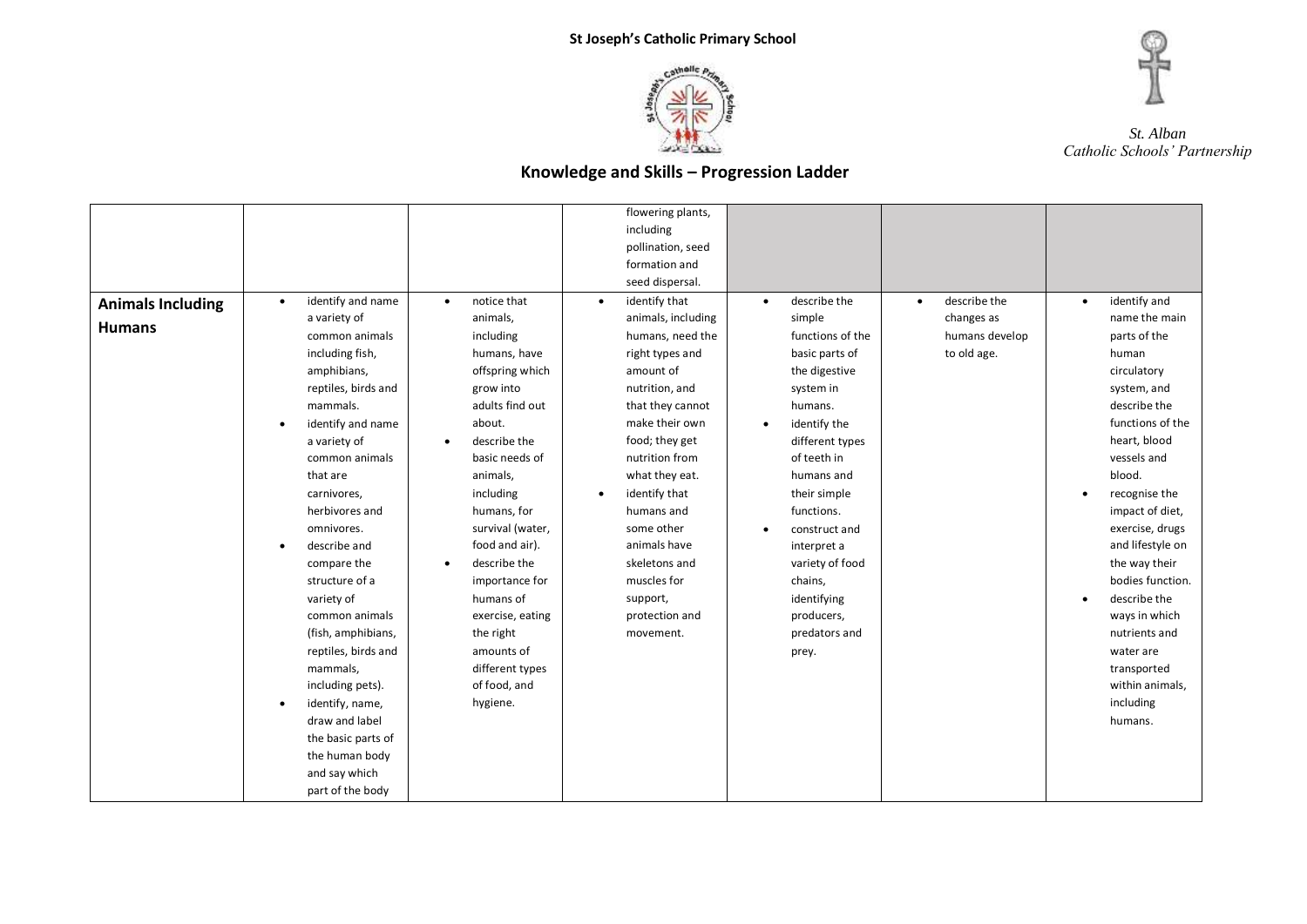



| each sense.<br>describe the<br>describe how<br>explore and<br>recognise that<br><b>Living Things and</b><br>$\bullet$<br>$\bullet$<br>$\bullet$<br>$\bullet$<br>living things can<br>differences in the<br>living things are<br>compare the<br>their Habitats<br>classified into<br>differences<br>be grouped in a<br>life cycles of a<br>between things<br>variety of ways<br>broad groups<br>mammal, an<br>amphibian, an<br>that are living,<br>according to<br>explore and use<br>$\bullet$<br>dead, and<br>insect and a bird.<br>classification<br>common<br>observable<br>things that<br>describe the life<br>keys to help<br>$\bullet$<br>have never<br>characteristics<br>group, identify<br>process of<br>been alive.<br>and based on<br>and name a<br>reproduction in<br>similarities and<br>identify that<br>variety of living<br>some plants and<br>differences,<br>things in their<br>most living<br>animals<br>things live in<br>local and wider<br>including<br>habitats to<br>environment.<br>plants and<br>which they are<br>recognise that<br>$\bullet$<br>animals.<br>suited and<br>environments<br>describe how<br>can change and | is associated with |           |               |                  |
|------------------------------------------------------------------------------------------------------------------------------------------------------------------------------------------------------------------------------------------------------------------------------------------------------------------------------------------------------------------------------------------------------------------------------------------------------------------------------------------------------------------------------------------------------------------------------------------------------------------------------------------------------------------------------------------------------------------------------------------------------------------------------------------------------------------------------------------------------------------------------------------------------------------------------------------------------------------------------------------------------------------------------------------------------------------------------------------------------------------------------------------------------|--------------------|-----------|---------------|------------------|
|                                                                                                                                                                                                                                                                                                                                                                                                                                                                                                                                                                                                                                                                                                                                                                                                                                                                                                                                                                                                                                                                                                                                                      |                    |           |               |                  |
|                                                                                                                                                                                                                                                                                                                                                                                                                                                                                                                                                                                                                                                                                                                                                                                                                                                                                                                                                                                                                                                                                                                                                      |                    |           |               |                  |
|                                                                                                                                                                                                                                                                                                                                                                                                                                                                                                                                                                                                                                                                                                                                                                                                                                                                                                                                                                                                                                                                                                                                                      |                    |           |               |                  |
|                                                                                                                                                                                                                                                                                                                                                                                                                                                                                                                                                                                                                                                                                                                                                                                                                                                                                                                                                                                                                                                                                                                                                      |                    |           |               |                  |
|                                                                                                                                                                                                                                                                                                                                                                                                                                                                                                                                                                                                                                                                                                                                                                                                                                                                                                                                                                                                                                                                                                                                                      |                    |           |               |                  |
|                                                                                                                                                                                                                                                                                                                                                                                                                                                                                                                                                                                                                                                                                                                                                                                                                                                                                                                                                                                                                                                                                                                                                      |                    |           |               |                  |
|                                                                                                                                                                                                                                                                                                                                                                                                                                                                                                                                                                                                                                                                                                                                                                                                                                                                                                                                                                                                                                                                                                                                                      |                    |           |               |                  |
|                                                                                                                                                                                                                                                                                                                                                                                                                                                                                                                                                                                                                                                                                                                                                                                                                                                                                                                                                                                                                                                                                                                                                      |                    |           |               |                  |
|                                                                                                                                                                                                                                                                                                                                                                                                                                                                                                                                                                                                                                                                                                                                                                                                                                                                                                                                                                                                                                                                                                                                                      |                    |           |               |                  |
|                                                                                                                                                                                                                                                                                                                                                                                                                                                                                                                                                                                                                                                                                                                                                                                                                                                                                                                                                                                                                                                                                                                                                      |                    |           |               |                  |
|                                                                                                                                                                                                                                                                                                                                                                                                                                                                                                                                                                                                                                                                                                                                                                                                                                                                                                                                                                                                                                                                                                                                                      |                    |           |               |                  |
|                                                                                                                                                                                                                                                                                                                                                                                                                                                                                                                                                                                                                                                                                                                                                                                                                                                                                                                                                                                                                                                                                                                                                      |                    |           |               |                  |
|                                                                                                                                                                                                                                                                                                                                                                                                                                                                                                                                                                                                                                                                                                                                                                                                                                                                                                                                                                                                                                                                                                                                                      |                    |           |               |                  |
|                                                                                                                                                                                                                                                                                                                                                                                                                                                                                                                                                                                                                                                                                                                                                                                                                                                                                                                                                                                                                                                                                                                                                      |                    |           |               |                  |
|                                                                                                                                                                                                                                                                                                                                                                                                                                                                                                                                                                                                                                                                                                                                                                                                                                                                                                                                                                                                                                                                                                                                                      |                    |           |               | microorganisms,  |
|                                                                                                                                                                                                                                                                                                                                                                                                                                                                                                                                                                                                                                                                                                                                                                                                                                                                                                                                                                                                                                                                                                                                                      |                    |           |               |                  |
|                                                                                                                                                                                                                                                                                                                                                                                                                                                                                                                                                                                                                                                                                                                                                                                                                                                                                                                                                                                                                                                                                                                                                      |                    |           |               |                  |
|                                                                                                                                                                                                                                                                                                                                                                                                                                                                                                                                                                                                                                                                                                                                                                                                                                                                                                                                                                                                                                                                                                                                                      |                    |           |               | give reasons for |
|                                                                                                                                                                                                                                                                                                                                                                                                                                                                                                                                                                                                                                                                                                                                                                                                                                                                                                                                                                                                                                                                                                                                                      |                    | different | that this can | classifying      |
| habitats<br>plants and<br>sometimes                                                                                                                                                                                                                                                                                                                                                                                                                                                                                                                                                                                                                                                                                                                                                                                                                                                                                                                                                                                                                                                                                                                  |                    |           |               |                  |
| provide for the<br>pose dangers to                                                                                                                                                                                                                                                                                                                                                                                                                                                                                                                                                                                                                                                                                                                                                                                                                                                                                                                                                                                                                                                                                                                   |                    |           |               | animals based    |
| on specific<br>basic needs of<br>living things.                                                                                                                                                                                                                                                                                                                                                                                                                                                                                                                                                                                                                                                                                                                                                                                                                                                                                                                                                                                                                                                                                                      |                    |           |               |                  |
| different kinds                                                                                                                                                                                                                                                                                                                                                                                                                                                                                                                                                                                                                                                                                                                                                                                                                                                                                                                                                                                                                                                                                                                                      |                    |           |               | characteristics. |
| of animals and                                                                                                                                                                                                                                                                                                                                                                                                                                                                                                                                                                                                                                                                                                                                                                                                                                                                                                                                                                                                                                                                                                                                       |                    |           |               |                  |
| plants, and how                                                                                                                                                                                                                                                                                                                                                                                                                                                                                                                                                                                                                                                                                                                                                                                                                                                                                                                                                                                                                                                                                                                                      |                    |           |               |                  |
| they depend on                                                                                                                                                                                                                                                                                                                                                                                                                                                                                                                                                                                                                                                                                                                                                                                                                                                                                                                                                                                                                                                                                                                                       |                    |           |               |                  |
| each other.                                                                                                                                                                                                                                                                                                                                                                                                                                                                                                                                                                                                                                                                                                                                                                                                                                                                                                                                                                                                                                                                                                                                          |                    |           |               |                  |
| identify and<br>$\bullet$                                                                                                                                                                                                                                                                                                                                                                                                                                                                                                                                                                                                                                                                                                                                                                                                                                                                                                                                                                                                                                                                                                                            |                    |           |               |                  |
| name a variety                                                                                                                                                                                                                                                                                                                                                                                                                                                                                                                                                                                                                                                                                                                                                                                                                                                                                                                                                                                                                                                                                                                                       |                    |           |               |                  |
| of plants and                                                                                                                                                                                                                                                                                                                                                                                                                                                                                                                                                                                                                                                                                                                                                                                                                                                                                                                                                                                                                                                                                                                                        |                    |           |               |                  |
| animals in their                                                                                                                                                                                                                                                                                                                                                                                                                                                                                                                                                                                                                                                                                                                                                                                                                                                                                                                                                                                                                                                                                                                                     |                    |           |               |                  |
| habitats,                                                                                                                                                                                                                                                                                                                                                                                                                                                                                                                                                                                                                                                                                                                                                                                                                                                                                                                                                                                                                                                                                                                                            |                    |           |               |                  |
| including                                                                                                                                                                                                                                                                                                                                                                                                                                                                                                                                                                                                                                                                                                                                                                                                                                                                                                                                                                                                                                                                                                                                            |                    |           |               |                  |
| microhabitats.                                                                                                                                                                                                                                                                                                                                                                                                                                                                                                                                                                                                                                                                                                                                                                                                                                                                                                                                                                                                                                                                                                                                       |                    |           |               |                  |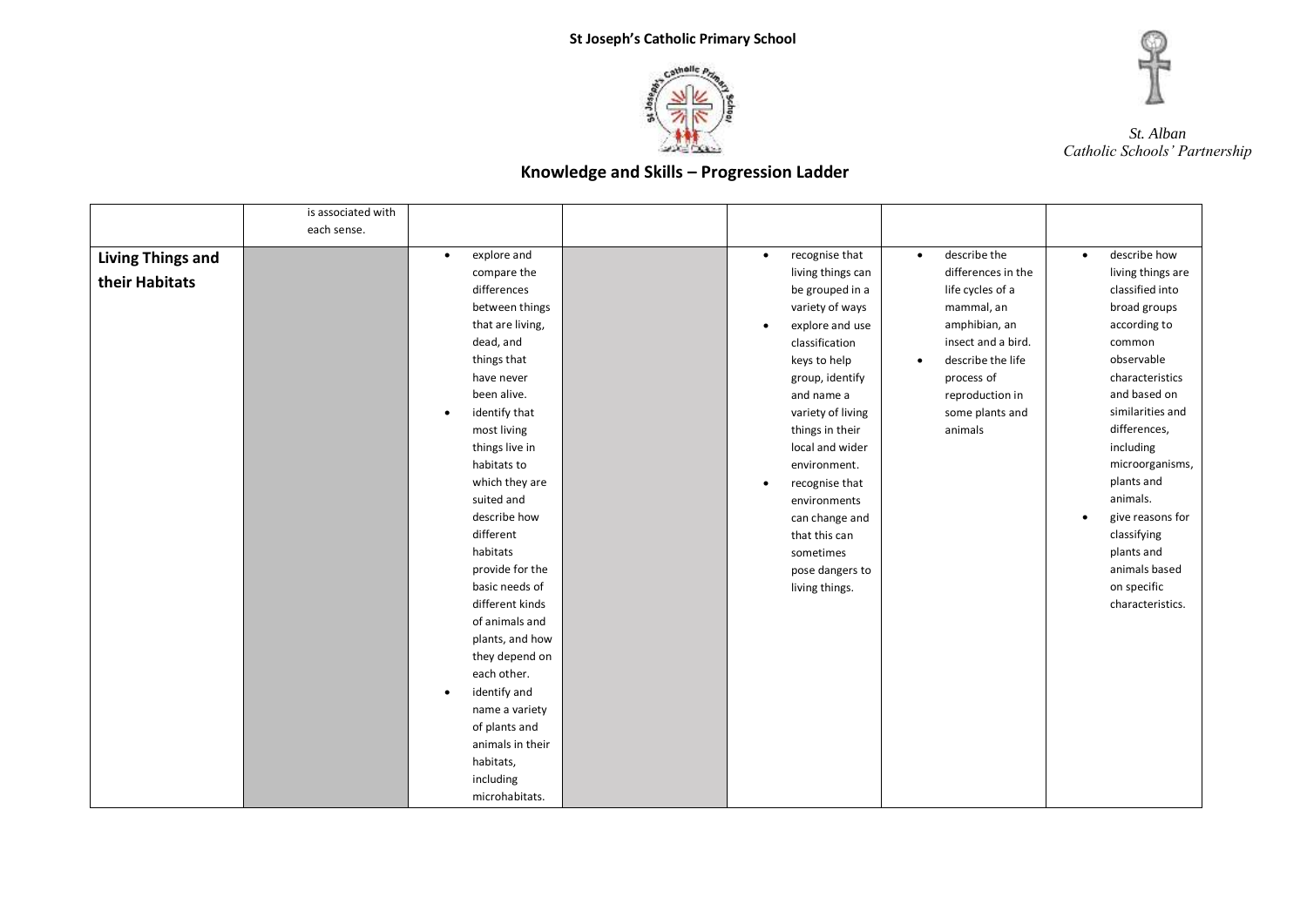



|                  |                                | describe how<br>$\bullet$     |                          |                          |                             |  |
|------------------|--------------------------------|-------------------------------|--------------------------|--------------------------|-----------------------------|--|
|                  |                                |                               |                          |                          |                             |  |
|                  |                                | animals obtain                |                          |                          |                             |  |
|                  |                                | their food from               |                          |                          |                             |  |
|                  |                                | plants and                    |                          |                          |                             |  |
|                  |                                | other animals,                |                          |                          |                             |  |
|                  |                                | using the idea                |                          |                          |                             |  |
|                  |                                | of a simple                   |                          |                          |                             |  |
|                  |                                | food chain, and               |                          |                          |                             |  |
|                  |                                | identify and                  |                          |                          |                             |  |
|                  |                                | name different                |                          |                          |                             |  |
|                  |                                | sources of food.              |                          |                          |                             |  |
| <b>Materials</b> | (Everyday Materials)           | (Uses of Everyday             | (Magnets)                | (States of Matter)       | (Properties and Changes of  |  |
|                  |                                | <b>Materials</b> )            |                          |                          | Materials)                  |  |
|                  | distinguish<br>$\bullet$       |                               | compare how<br>$\bullet$ | compare and<br>$\bullet$ |                             |  |
|                  | between an                     | identify and<br>$\bullet$     | things move on           | group materials          | compare and                 |  |
|                  | object and the                 | compare the                   | different surfaces       | together,                | group together              |  |
|                  | material from                  | suitability of a              | notice that some         | according to             | everyday                    |  |
|                  | which it is made.              | variety of everyday           | forces need              | whether they             | materials on the            |  |
|                  | identify and name<br>$\bullet$ | materials, including          | contact between          | are solids,              | basis of their              |  |
|                  | a variety of                   | wood, metal,                  | two objects, but         | liquids or gases         | properties,                 |  |
|                  | everyday                       | plastic, glass, brick,        | magnetic forces          | observe that<br>٠        | including their             |  |
|                  | materials,                     | rock, paper and               | can act at a             | some materials           | hardness,                   |  |
|                  | including wood,                | cardboard for                 | distance                 | change state             | solubility,                 |  |
|                  | plastic, glass,                | particular uses.              | observe how<br>$\bullet$ | when they are            | transparency,               |  |
|                  | metal, water, and              | find out how the<br>$\bullet$ | magnets attract          | heated or                | conductivity                |  |
|                  | rock.                          | shapes of solid               | or repel each            | cooled, and              | (electrical and             |  |
|                  | describe the                   | objects made from             | other and attract        | measure or               | thermal), and               |  |
|                  |                                | some materials can            | some materials           | research the             | response to                 |  |
|                  | simple physical                |                               |                          |                          |                             |  |
|                  | properties of a                | be changed by                 | and not others           | temperature at           | magnets                     |  |
|                  | variety of                     | squashing, bending,           | compare and<br>$\bullet$ | which this               | know that some<br>$\bullet$ |  |
|                  | everyday                       | twisting and                  | group together a         | happens in               | materials will              |  |
|                  | materials                      | stretching.                   | variety of               | degrees Celsius          | dissolve in liquid          |  |
|                  | compare and                    |                               | everyday                 | $(^{\circ}C)$            | to form a                   |  |
|                  | group together a               |                               | materials on the         |                          | solution, and               |  |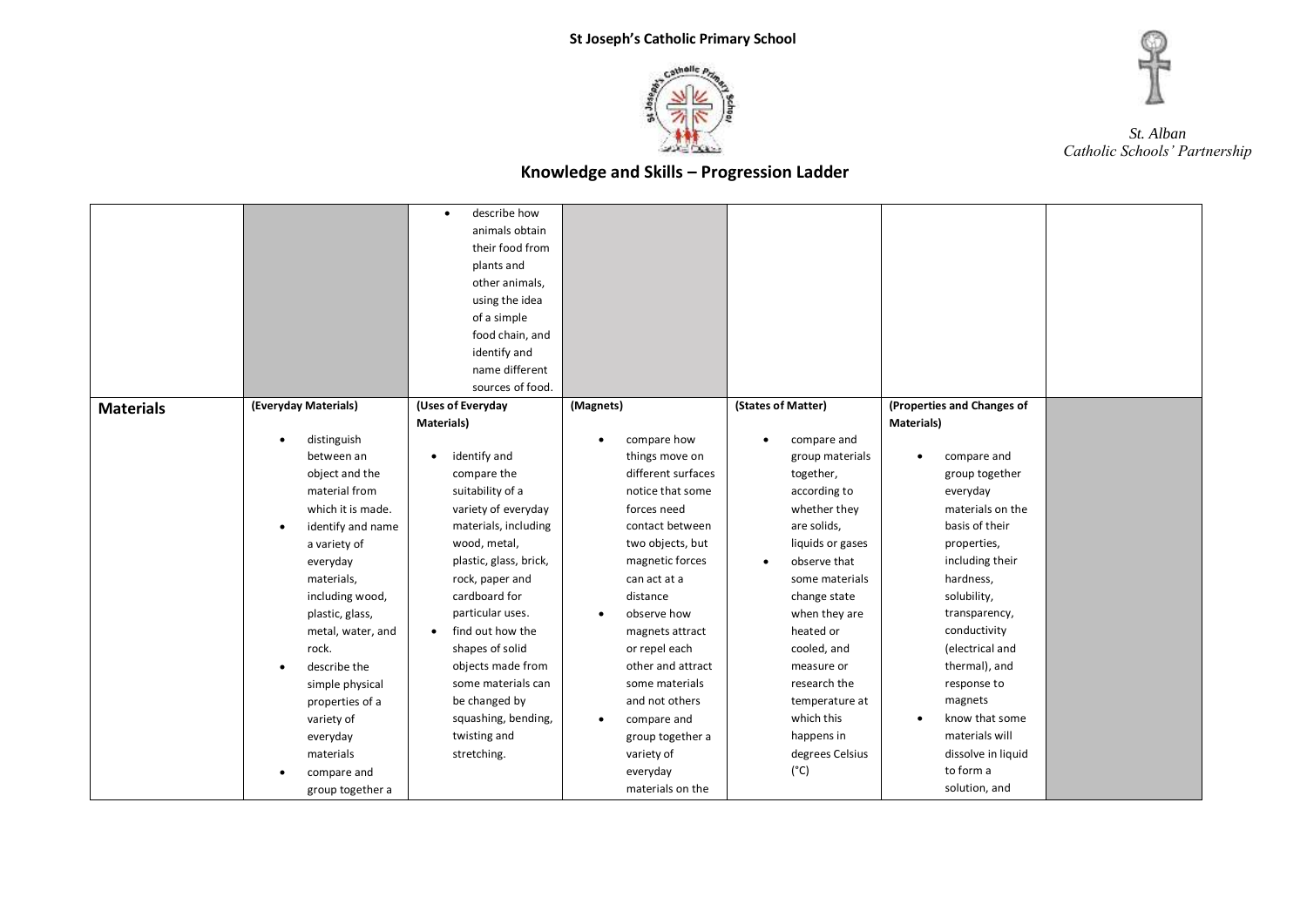



| variety of       | basis of whether              | identify the<br>$\bullet$ | describe how to               |  |
|------------------|-------------------------------|---------------------------|-------------------------------|--|
| everyday         | they are attracted            | part played by            | recover a                     |  |
| materials on the | to a magnet, and              | evaporation               | substance from a              |  |
| basis of their   | identify some                 | and                       | solution                      |  |
| simple physical  | magnetic                      | condensation in           | use knowledge of<br>$\bullet$ |  |
| properties.      | materials                     | the water cycle           | solids, liquids and           |  |
|                  | describe magnets<br>$\bullet$ | and associate             | gases to decide               |  |
|                  | as having two                 | the rate of               | how mixtures                  |  |
|                  | poles predict                 | evaporation               | might be                      |  |
|                  | whether two                   | with                      | separated,                    |  |
|                  | magnets will                  | temperature.              | including through             |  |
|                  | attract or repel              |                           | filtering, sieving            |  |
|                  | each other,                   |                           | and evaporating               |  |
|                  | depending on                  |                           | give reasons,                 |  |
|                  | which poles are               |                           | based on                      |  |
|                  | facing.                       |                           | evidence from                 |  |
|                  |                               |                           | comparative and               |  |
|                  |                               |                           | fair tests, for the           |  |
|                  |                               |                           | particular uses of            |  |
|                  |                               |                           | everyday                      |  |
|                  |                               |                           | materials,                    |  |
|                  |                               |                           | including metals,             |  |
|                  |                               |                           | wood and plastic              |  |
|                  |                               |                           | demonstrate that<br>$\bullet$ |  |
|                  |                               |                           | dissolving, mixing            |  |
|                  |                               |                           | and changes of                |  |
|                  |                               |                           | state are                     |  |
|                  |                               |                           | reversible                    |  |
|                  |                               |                           | changes                       |  |
|                  |                               |                           | explain that some             |  |
|                  |                               |                           | changes result in             |  |
|                  |                               |                           | the formation of              |  |
|                  |                               |                           | new materials,                |  |
|                  |                               |                           | and that this kind            |  |
|                  |                               |                           |                               |  |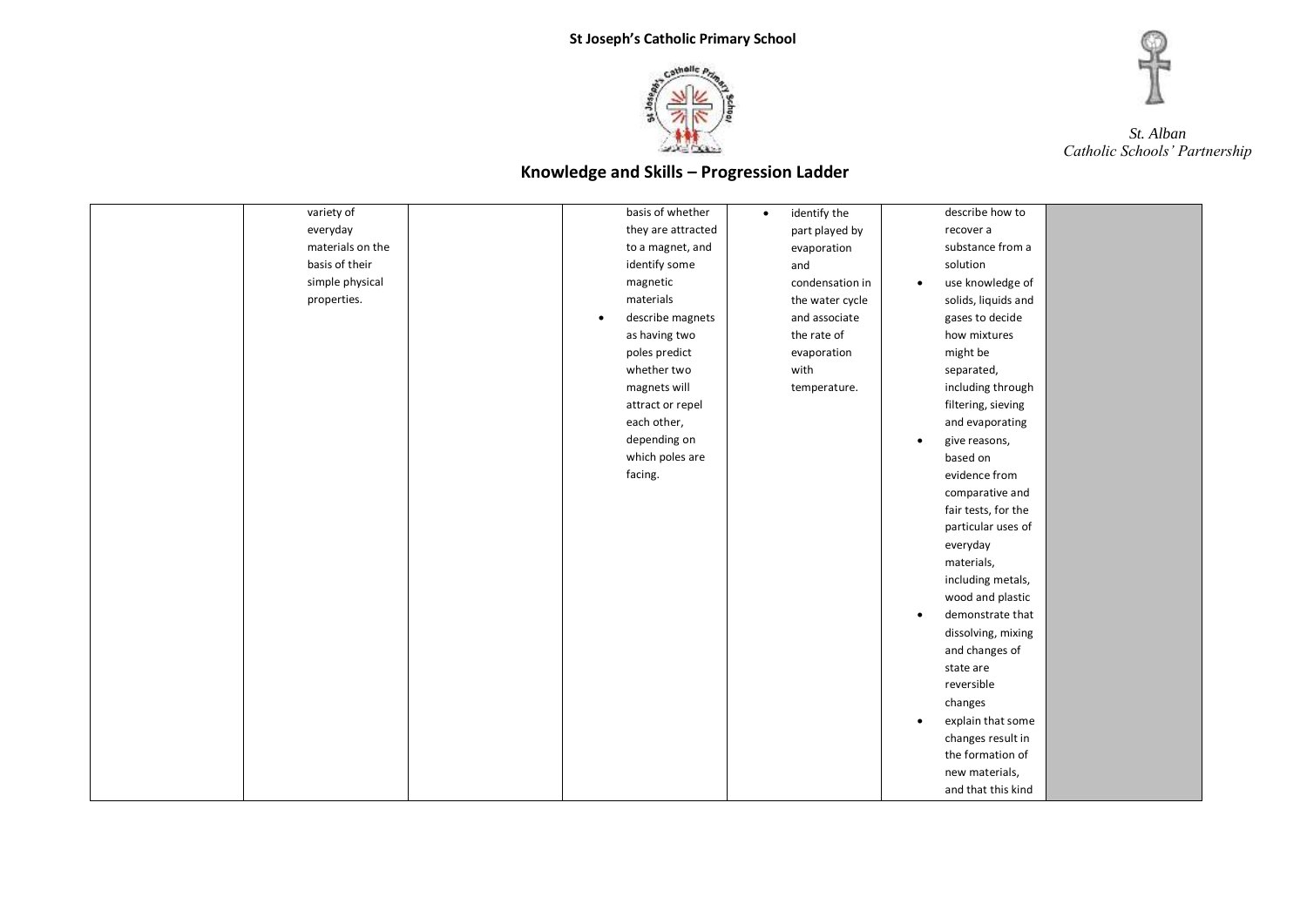



|       |  |                                                                                                                                                                                                                                                                                                                                                                                                                                                                                                                                         | of change is not<br>usually reversible,<br>including changes<br>associated with<br>burning and the<br>action of acid on<br>bicarbonate of<br>soda. |                                                  |                                                                                                                                                                                                                                                                                                                                                                                                                                                                    |
|-------|--|-----------------------------------------------------------------------------------------------------------------------------------------------------------------------------------------------------------------------------------------------------------------------------------------------------------------------------------------------------------------------------------------------------------------------------------------------------------------------------------------------------------------------------------------|----------------------------------------------------------------------------------------------------------------------------------------------------|--------------------------------------------------|--------------------------------------------------------------------------------------------------------------------------------------------------------------------------------------------------------------------------------------------------------------------------------------------------------------------------------------------------------------------------------------------------------------------------------------------------------------------|
| Light |  | Recognise that<br>$\bullet$<br>they need light in<br>order to see<br>things and that<br>dark is the<br>absence of light<br>Notice that light<br>٠<br>is reflected from<br>surfaces<br>Recognise that<br>$\bullet$<br>light from the sun<br>can be dangerous<br>and that there are<br>ways to protect<br>their eyes<br>Recognise that<br>$\bullet$<br>shadows are<br>formed when the<br>light from a light<br>source is blocked<br>by a solid object.<br>Find patterns in<br>$\bullet$<br>the way that the<br>size of shadows<br>change. |                                                                                                                                                    | $\bullet$<br>$\bullet$<br>$\bullet$<br>$\bullet$ | Recognise that<br>light appears to<br>travel in straight<br>lines<br>Use the idea<br>that light travels<br>in straight lines<br>to explain that<br>objects are seen<br>because they<br>give out or<br>reflect light into<br>the eye<br>Explain that we<br>see things<br>because light<br>travels from<br>light sources to<br>our eyes or<br>from light<br>sources to<br>objects and<br>then to our eyes<br>Use the idea<br>that light travels<br>in straight lines |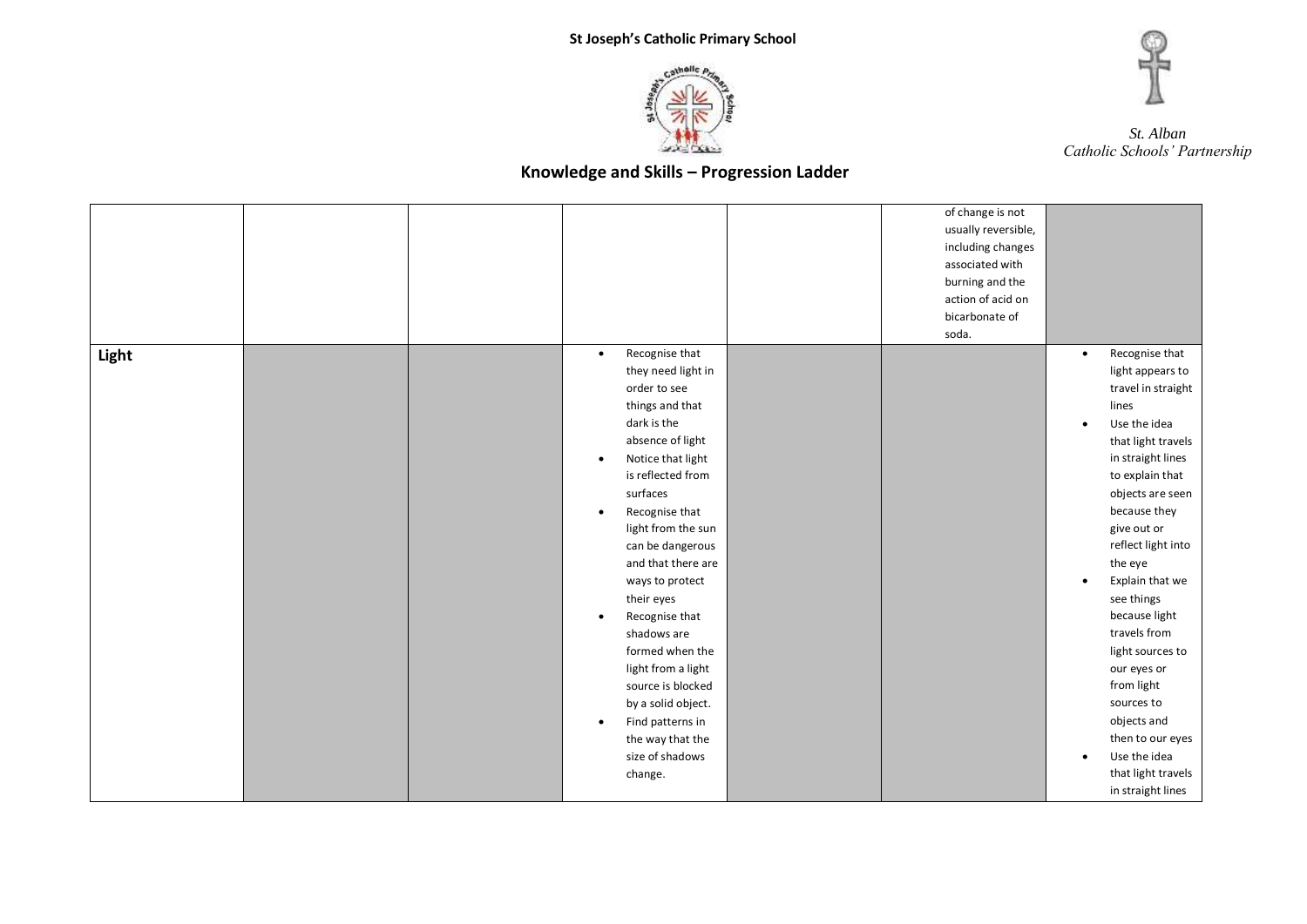



|             |  |                          |           | to explain why    |
|-------------|--|--------------------------|-----------|-------------------|
|             |  |                          |           | shadows have      |
|             |  |                          |           | the same shape    |
|             |  |                          |           | as the objects    |
|             |  |                          |           | that cast them    |
|             |  |                          |           |                   |
| Electricity |  | Identify<br>$\bullet$    | $\bullet$ | Associate the     |
|             |  | common                   |           | brightness of a   |
|             |  | appliances that          |           | lamp or the       |
|             |  | run on                   |           | volume of a       |
|             |  | electricity.             |           | buzzer with the   |
|             |  | Construct a<br>$\bullet$ |           | number and        |
|             |  | simple series            |           | voltage of cells  |
|             |  | electrical               |           | used in the       |
|             |  | circuit,                 |           | circuit.          |
|             |  | identifying and          | $\bullet$ | Compare and       |
|             |  | naming its basic         |           | give reasons for  |
|             |  | parts, including         |           | variations in     |
|             |  | cells, wires,            |           | how               |
|             |  | bulbs, switches          |           | components        |
|             |  | and buzzers.             |           | function,         |
|             |  | Identify<br>$\bullet$    |           | including the     |
|             |  | whether or not           |           | brightness of     |
|             |  | a lamp will light        |           | bulbs, the        |
|             |  | in a simple              |           | loudness of       |
|             |  | series circuit,          |           | buzzers and the   |
|             |  | based on                 |           | on/off position   |
|             |  | whether or not           |           | of switches.      |
|             |  | the lamp is part         | $\bullet$ | Use recognised    |
|             |  | of a complete            |           | symbols when      |
|             |  | loop with a              |           | representing a    |
|             |  | battery.                 |           | simple circuit in |
|             |  | Recognise that           |           | a diagram.        |
|             |  | a switch opens           |           |                   |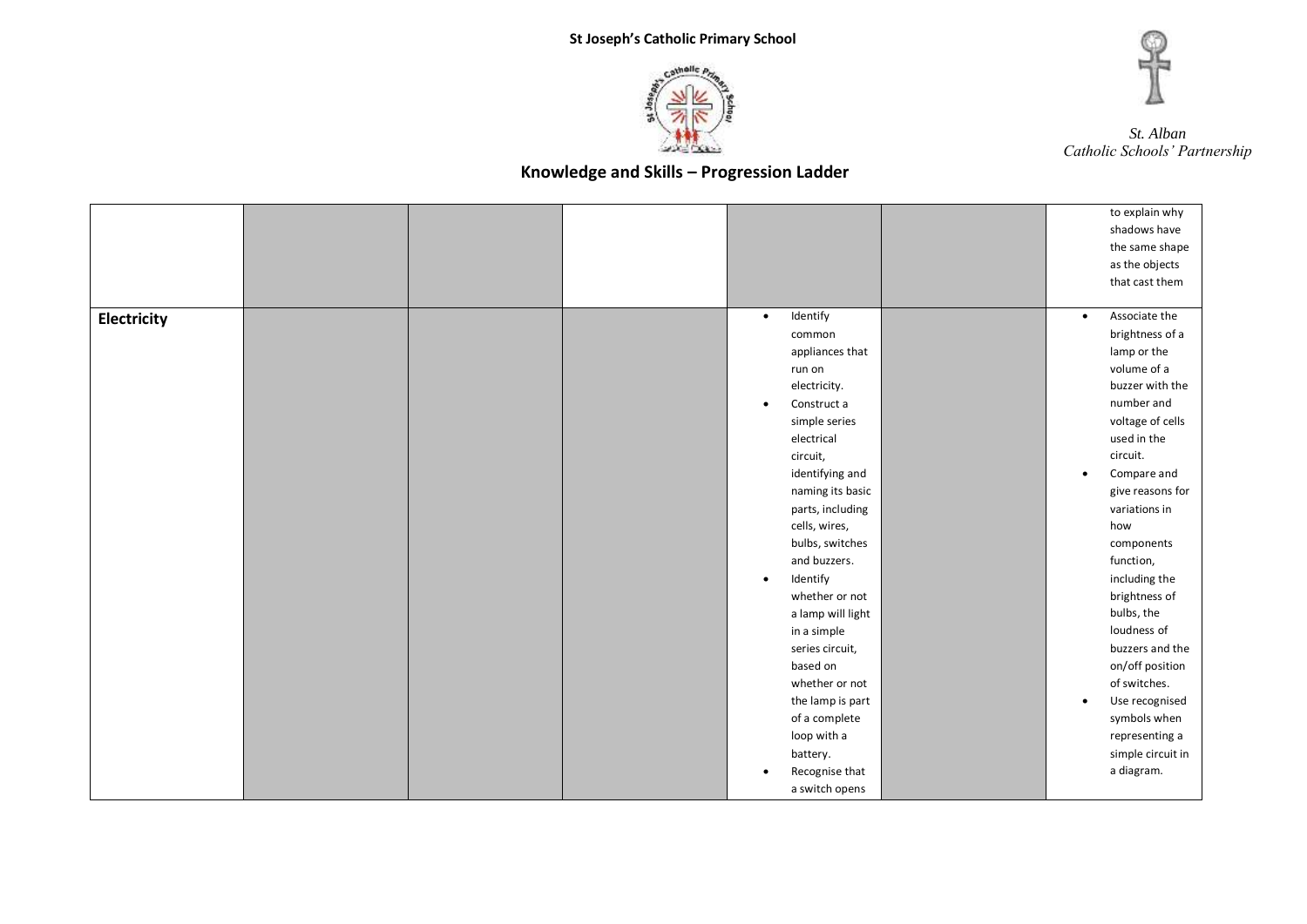



|               |  |                                                                                                                                                                                                                                                                                                                                  | and closes a<br>circuit and<br>associate this<br>with whether<br>or not a lamp<br>lights in a<br>simple series                                  |                                                                                                                                                                                                                                                                                                                          |  |
|---------------|--|----------------------------------------------------------------------------------------------------------------------------------------------------------------------------------------------------------------------------------------------------------------------------------------------------------------------------------|-------------------------------------------------------------------------------------------------------------------------------------------------|--------------------------------------------------------------------------------------------------------------------------------------------------------------------------------------------------------------------------------------------------------------------------------------------------------------------------|--|
|               |  |                                                                                                                                                                                                                                                                                                                                  | circuit.<br>Recognise some<br>$\bullet$<br>common<br>conductors and<br>insulators, and<br>associate<br>metals with<br>being good<br>conductors. |                                                                                                                                                                                                                                                                                                                          |  |
| <b>Forces</b> |  | Compare how<br>$\bullet$<br>things move on<br>different surfaces.<br>Notice that some<br>$\bullet$<br>forces need<br>contact between<br>2 objects, but<br>magnetic forces<br>can act at a<br>distance.<br>Observe how<br>$\bullet$<br>magnets attract<br>or repel each<br>other and attract<br>some materials<br>and not others. |                                                                                                                                                 | Explain that<br>$\bullet$<br>unsupported<br>objects fall<br>towards the Earth<br>because of the<br>force of gravity<br>acting between<br>the Earth and the<br>falling object.<br>Identify the<br>$\bullet$<br>effects of air<br>resistance, water<br>resistance and<br>friction, that act<br>between moving<br>surfaces. |  |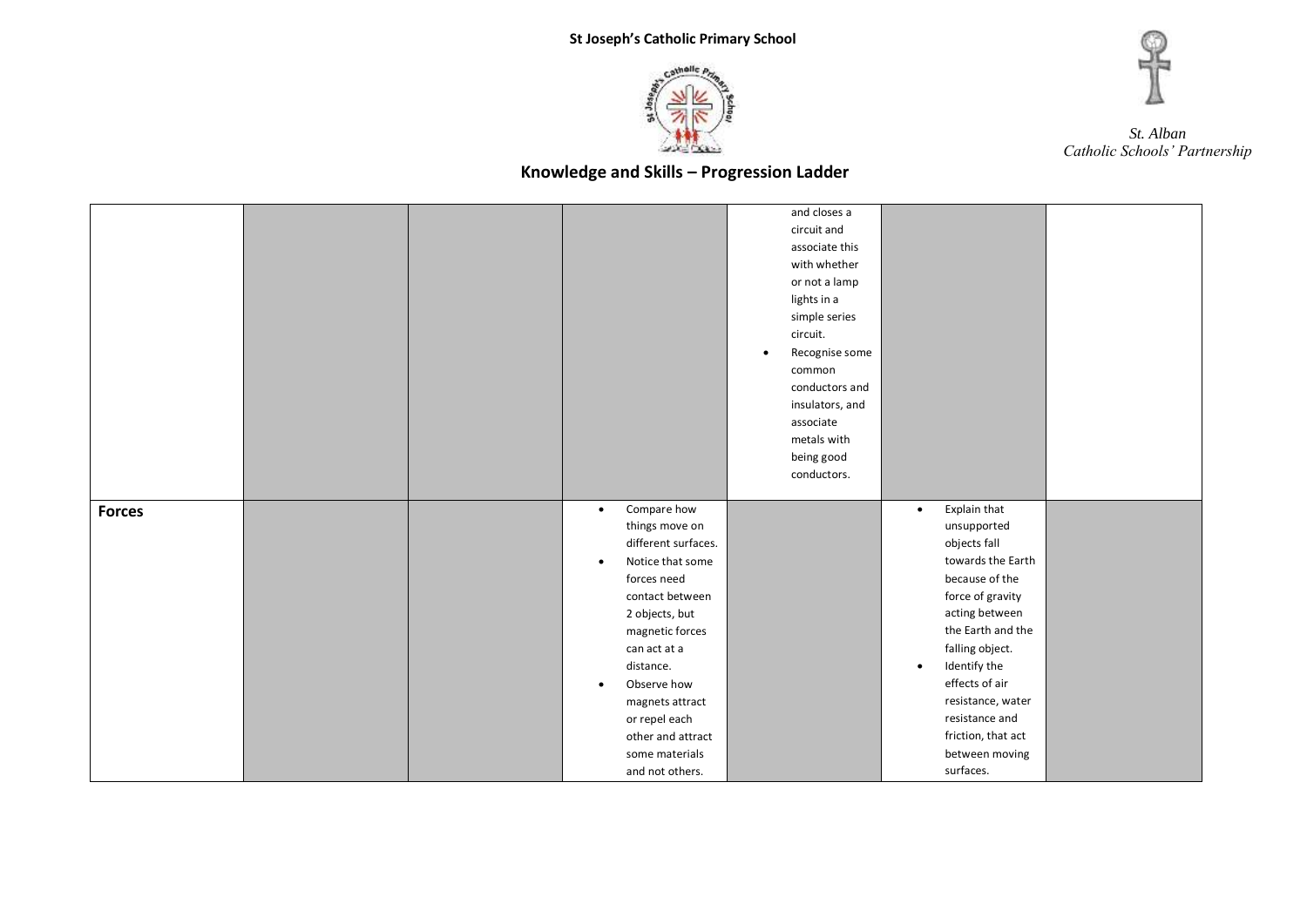



|              |  | Compare and<br>$\bullet$        | Recognise that<br>$\bullet$ |  |
|--------------|--|---------------------------------|-----------------------------|--|
|              |  | group together a                | some                        |  |
|              |  | variety of                      | mechanisms                  |  |
|              |  | everyday                        | including levers,           |  |
|              |  | materials on the                | pulleys and gears           |  |
|              |  | basis of whether                | allow a smaller             |  |
|              |  | they are attracted              | force to have a             |  |
|              |  | to a magnet, and                | greater effect.             |  |
|              |  | identify some                   |                             |  |
|              |  | magnetic                        |                             |  |
|              |  | materials.                      |                             |  |
|              |  | Describe magnets<br>$\bullet$   |                             |  |
|              |  | as having two                   |                             |  |
|              |  | poles.                          |                             |  |
|              |  | Predict whether<br>$\bullet$    |                             |  |
|              |  | two magnets will                |                             |  |
|              |  | attract or repel                |                             |  |
|              |  | each other,                     |                             |  |
|              |  | depending on                    |                             |  |
|              |  | which poles are                 |                             |  |
|              |  | facing.                         |                             |  |
| <b>Rocks</b> |  | Compare and<br>$\bullet$        |                             |  |
|              |  | group together                  |                             |  |
|              |  | different kinds of              |                             |  |
|              |  | rocks on the basis              |                             |  |
|              |  | of their                        |                             |  |
|              |  | appearance and                  |                             |  |
|              |  | simple physical                 |                             |  |
|              |  | properties.                     |                             |  |
|              |  | Describe in simple<br>$\bullet$ |                             |  |
|              |  | terms how fossils               |                             |  |
|              |  | are formed when                 |                             |  |
|              |  | things that have                |                             |  |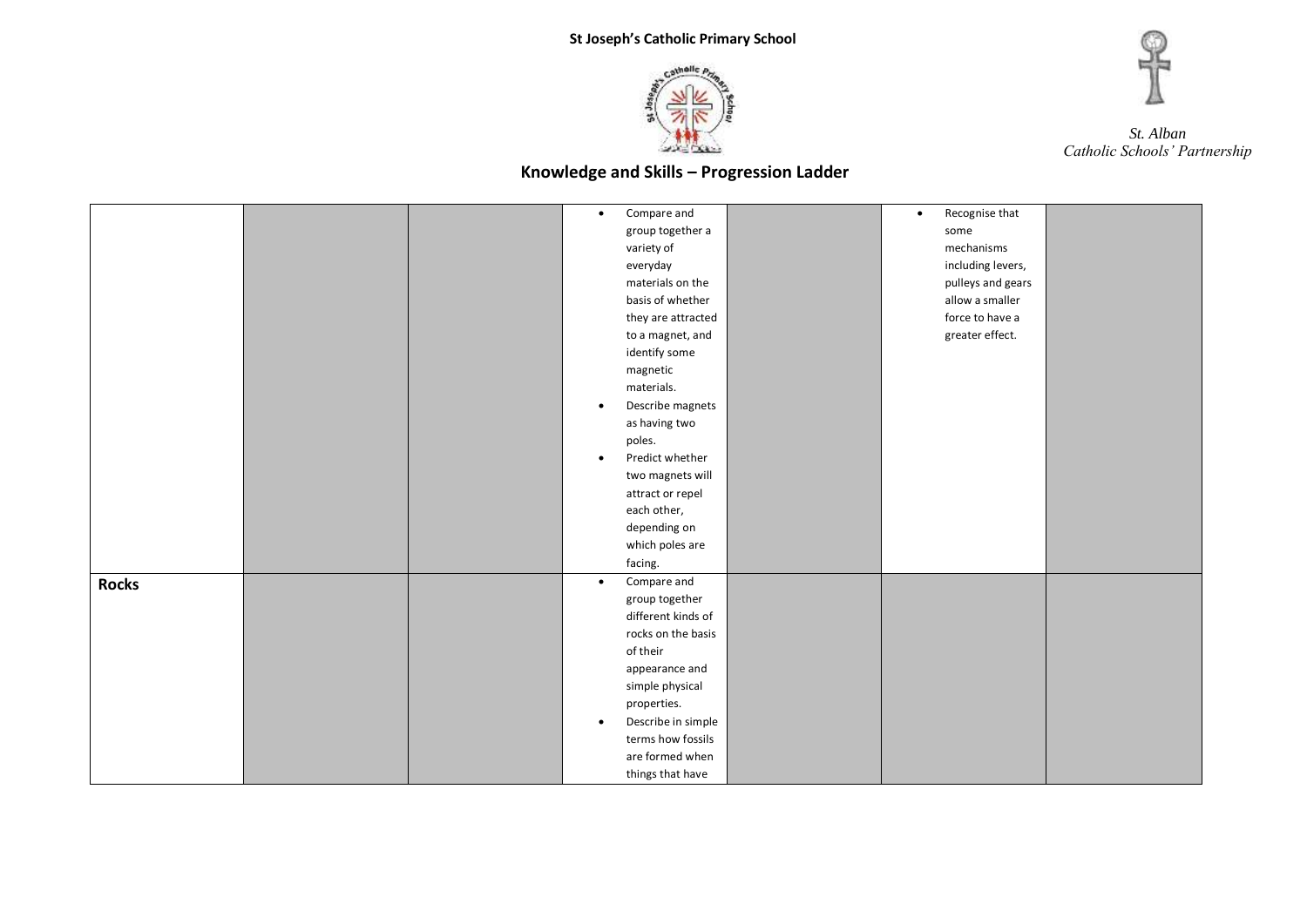



|       |  | lived are trapped           |                             |  |
|-------|--|-----------------------------|-----------------------------|--|
|       |  |                             |                             |  |
|       |  | within rock.                |                             |  |
|       |  | Recognise that<br>$\bullet$ |                             |  |
|       |  | soils are made              |                             |  |
|       |  | from rocks and              |                             |  |
|       |  | organic matter.             |                             |  |
| Sound |  |                             | Identify how<br>$\bullet$   |  |
|       |  |                             | sounds are                  |  |
|       |  |                             | made,                       |  |
|       |  |                             | associating                 |  |
|       |  |                             | some of them                |  |
|       |  |                             | with something              |  |
|       |  |                             | vibrating.                  |  |
|       |  |                             | Recognise that<br>$\bullet$ |  |
|       |  |                             | vibrations from             |  |
|       |  |                             | sounds travel               |  |
|       |  |                             | through a                   |  |
|       |  |                             | medium to the               |  |
|       |  |                             | ear.                        |  |
|       |  |                             | Find patterns<br>$\bullet$  |  |
|       |  |                             | between the                 |  |
|       |  |                             | pitch of a sound            |  |
|       |  |                             | and features of             |  |
|       |  |                             | the object that             |  |
|       |  |                             | produced it.                |  |
|       |  |                             | Find patterns<br>$\bullet$  |  |
|       |  |                             | between the                 |  |
|       |  |                             | volume of a                 |  |
|       |  |                             | sound and the               |  |
|       |  |                             |                             |  |
|       |  |                             | strength of the             |  |
|       |  |                             | vibrations that             |  |
|       |  |                             | produced it.                |  |
|       |  |                             | Recognise that<br>$\bullet$ |  |
|       |  |                             | sounds get                  |  |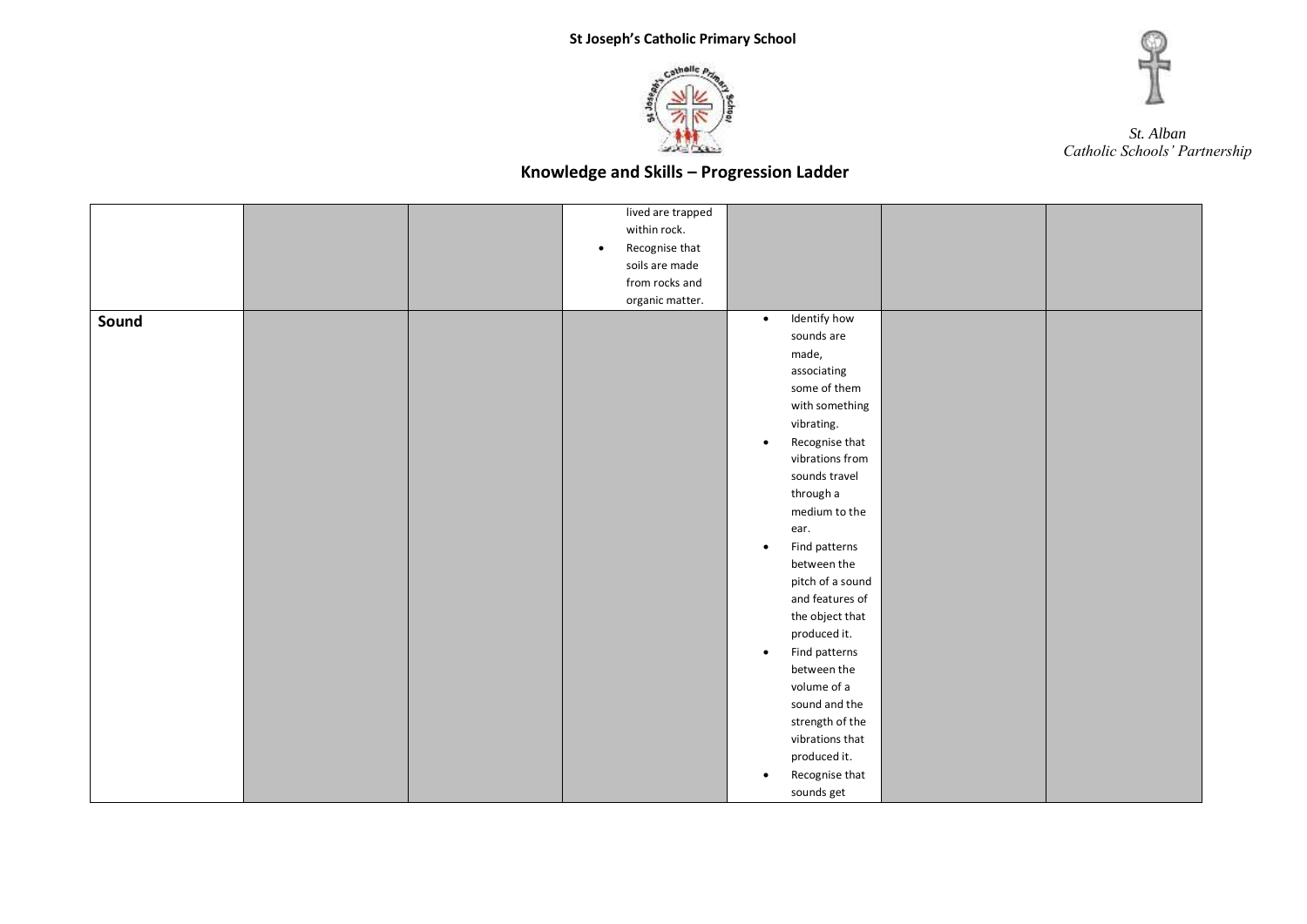



|                        |  | fainter as the |                                |  |
|------------------------|--|----------------|--------------------------------|--|
|                        |  | distance from  |                                |  |
|                        |  | the sound      |                                |  |
|                        |  | source         |                                |  |
|                        |  | increases.     |                                |  |
|                        |  |                |                                |  |
| <b>Earth and Space</b> |  |                | Describe the<br>$\bullet$      |  |
|                        |  |                | movement of the                |  |
|                        |  |                | Earth, and other               |  |
|                        |  |                | planets, relative              |  |
|                        |  |                | to the Sun in the              |  |
|                        |  |                | solar system.                  |  |
|                        |  |                | Describe the<br>$\bullet$      |  |
|                        |  |                | movement of the                |  |
|                        |  |                | Moon relative to               |  |
|                        |  |                | the Earth.                     |  |
|                        |  |                | Describe the Sun,<br>$\bullet$ |  |
|                        |  |                | Earth and Moon                 |  |
|                        |  |                | as approximately               |  |
|                        |  |                | spherical bodies.              |  |
|                        |  |                | Use the idea of<br>$\bullet$   |  |
|                        |  |                | the Earth's                    |  |
|                        |  |                | rotation to                    |  |
|                        |  |                | explain day and                |  |
|                        |  |                | night, and the                 |  |
|                        |  |                | apparent                       |  |
|                        |  |                | movement of the                |  |
|                        |  |                | sun across the                 |  |
|                        |  |                | sky.                           |  |
|                        |  |                |                                |  |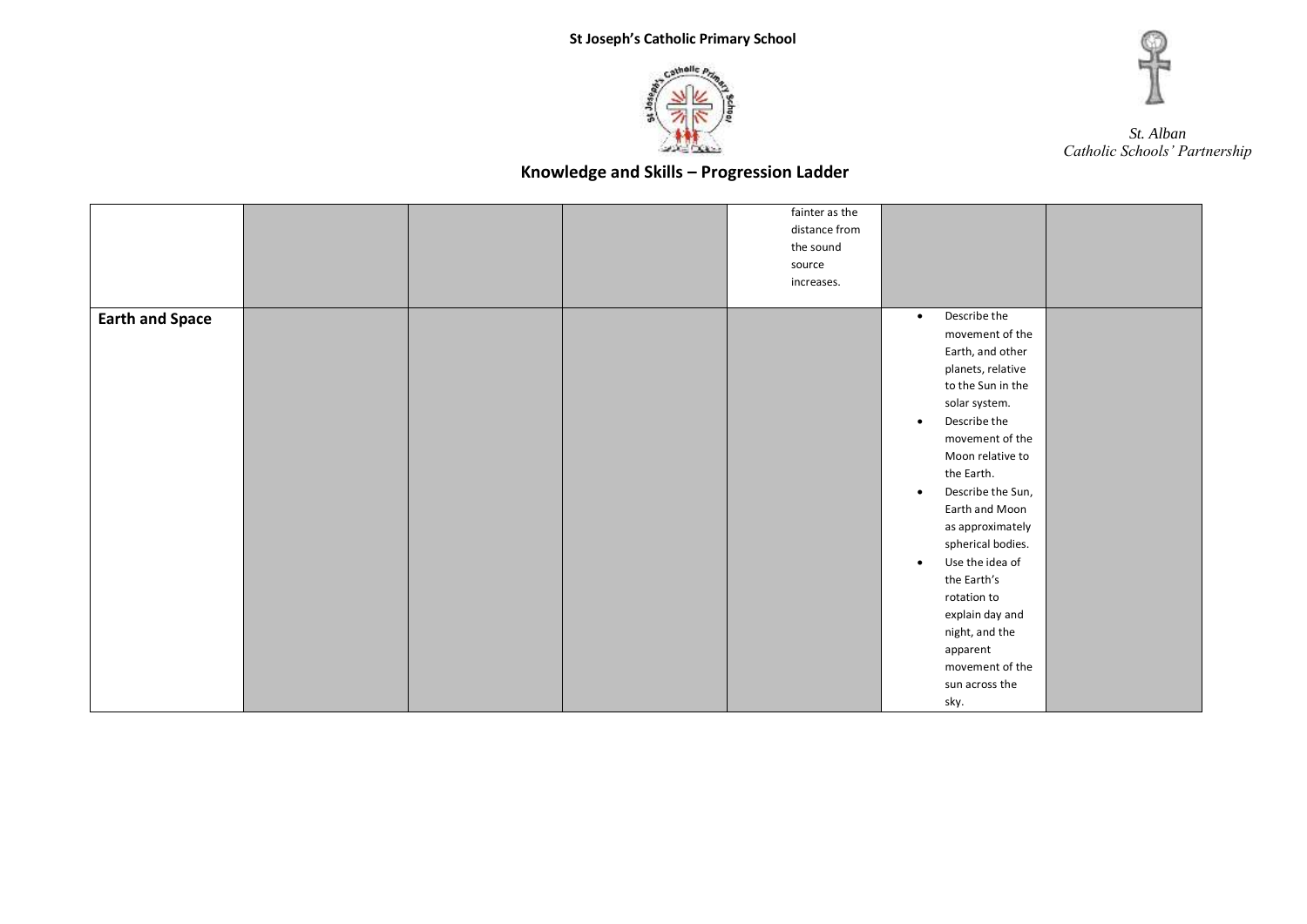



| <b>Evolution and</b> |  |  | $\bullet$ | Recognise that     |
|----------------------|--|--|-----------|--------------------|
| Inheritance          |  |  |           | living things      |
|                      |  |  |           | have changed       |
|                      |  |  |           | over time and      |
|                      |  |  |           | that fossils       |
|                      |  |  |           | provide            |
|                      |  |  |           | information        |
|                      |  |  |           | about living       |
|                      |  |  |           | things that        |
|                      |  |  |           | inhabited the      |
|                      |  |  |           | Earth millions of  |
|                      |  |  |           | years ago.         |
|                      |  |  | $\bullet$ | Recognise that     |
|                      |  |  |           | living things      |
|                      |  |  |           | produce            |
|                      |  |  |           | offspring of the   |
|                      |  |  |           | same kind, but     |
|                      |  |  |           | normally           |
|                      |  |  |           | offspring vary     |
|                      |  |  |           | and are not        |
|                      |  |  |           | identical to their |
|                      |  |  |           | parents.           |
|                      |  |  | $\bullet$ | Identify how       |
|                      |  |  |           | animals and        |
|                      |  |  |           | plants are         |
|                      |  |  |           | adapted to suit    |
|                      |  |  |           | their              |
|                      |  |  |           | environment in     |
|                      |  |  |           | different ways     |
|                      |  |  |           | and that           |
|                      |  |  |           | adaptation may     |
|                      |  |  |           | lead to            |
|                      |  |  |           | evolution.         |
|                      |  |  |           |                    |